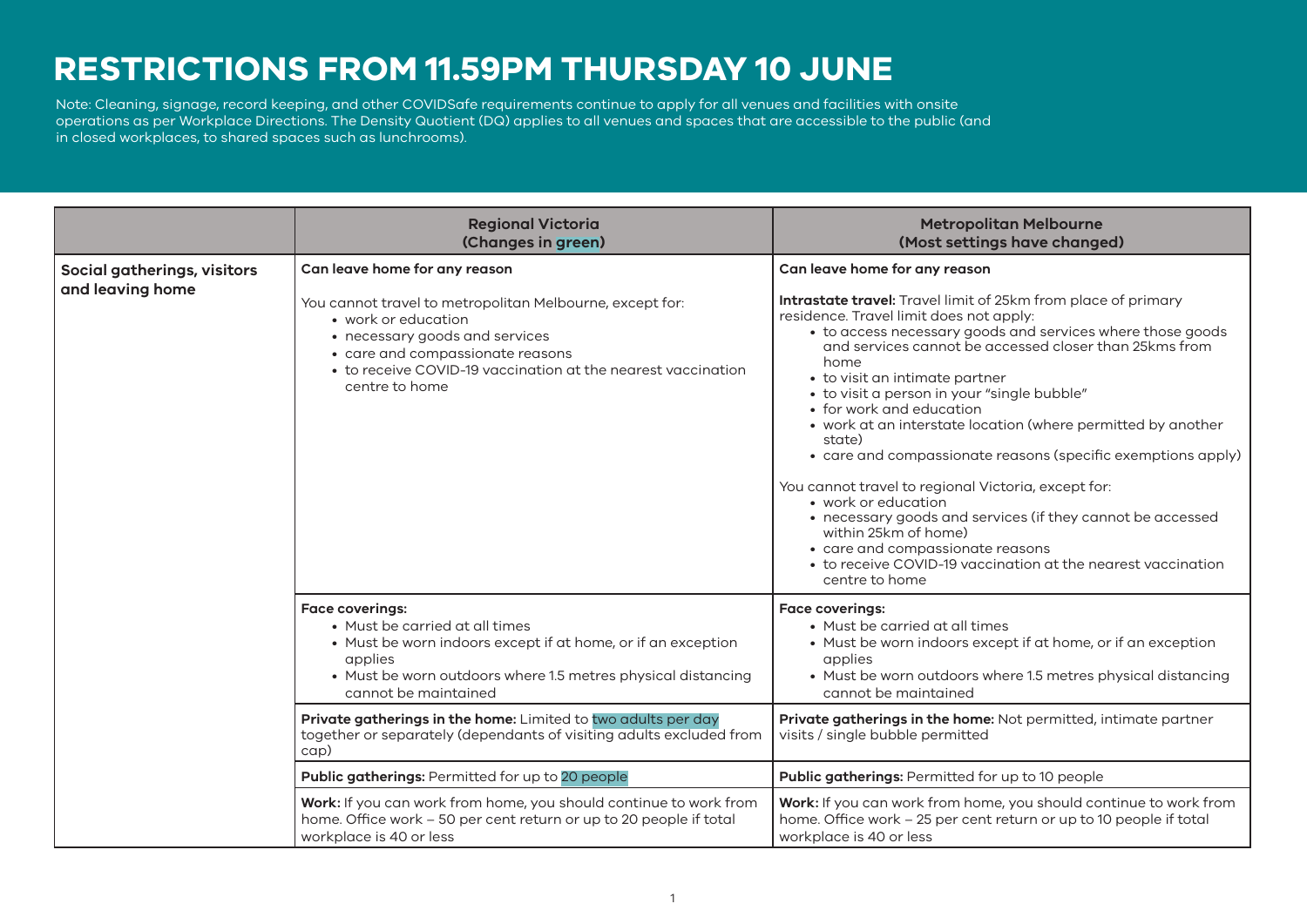|                                                                    | <b>Regional Victoria</b><br>(Changes in green)                                                                                                                                                                                                                                                                                                                                                                                                                                                                    | <b>Metropolitan Melbourne</b><br>(Most settings have changed)                                                                                                                                   |
|--------------------------------------------------------------------|-------------------------------------------------------------------------------------------------------------------------------------------------------------------------------------------------------------------------------------------------------------------------------------------------------------------------------------------------------------------------------------------------------------------------------------------------------------------------------------------------------------------|-------------------------------------------------------------------------------------------------------------------------------------------------------------------------------------------------|
| <b>Education and childcare</b>                                     | Early learning centres, childcare, kinder, family day care: Open                                                                                                                                                                                                                                                                                                                                                                                                                                                  | Early learning centres, childcare, kinder, family day care: Open                                                                                                                                |
|                                                                    | Schools: Open                                                                                                                                                                                                                                                                                                                                                                                                                                                                                                     | Schools: Open                                                                                                                                                                                   |
|                                                                    | Higher education and training: If you can study from home, you<br>should continue to study from home                                                                                                                                                                                                                                                                                                                                                                                                              | Higher education and training: If you can study from home, you<br>should continue to study from home                                                                                            |
| <b>Ceremonies and Religious</b><br><b>Gatherings</b>               | Religious gatherings and ceremonies: Permitted for up to 150 people<br>per venue, including no more than 75 indoors, density quotient of 1<br>person per 4 sqm applies                                                                                                                                                                                                                                                                                                                                            | Religious gatherings and ceremonies: Permitted for up to 50 people<br>per venue, density quotient of 1 person per 4 sqm applies                                                                 |
| <b>Funerals</b>                                                    | Funerals (indoors and outdoors): Permitted with 75 people (and<br>those necessary to conduct the funeral). Children under 12 months<br>old are not counted towards this cap                                                                                                                                                                                                                                                                                                                                       | <b>Funerals (indoors and outdoors):</b> Permitted with no more than<br>50 people (and those necessary to conduct the funeral). Children<br>under 12 months old are not counted towards this cap |
| <b>Weddings</b>                                                    | Weddings (indoor and outdoor): Permitted with no more than 20<br>people (including the two persons being married, celebrant, two<br>witnesses)                                                                                                                                                                                                                                                                                                                                                                    | Weddings (indoor and outdoor): Permitted with no more than 10<br>people (including the two persons being married, celebrant, two<br>witnesses)                                                  |
| Indoor physical recreation &<br>sport                              | Indoor physical recreation & sport:<br>• Open<br>• Density quotient of 1 person per 4sqm<br>• Maximum venue capacity 150, including no more than 50<br>indoors<br>• Maximum group size: 10 people indoors, 20 outdoors<br><b>Community sport</b><br>• Open for all ages, training and competition<br>• Cannot travel into metropolitan Melbourne for community<br>sport<br>• Limited to minimum number of people required to participate<br>in and facilitate the activity and must be within venue caps<br>above | Indoor physical recreation & sport: Closed                                                                                                                                                      |
| Play centres, indoor<br>skateparks, indoor<br>trampolining centres | Indoor play centres, indoor skateparks, indoor trampolining centres:<br>• Open<br>• Density quotient of 1 person per 4sqm<br>• Maximum venue capacity 150, including no more than 50<br>indoors.<br>• Maximum group size: 10 people<br>Outdoor play centres, outdoor skateparks: Open                                                                                                                                                                                                                             | Indoor play centres, indoor skateparks, indoor trampolining<br>centres: Closed<br>Outdoor play centres, outdoor skateparks: Open                                                                |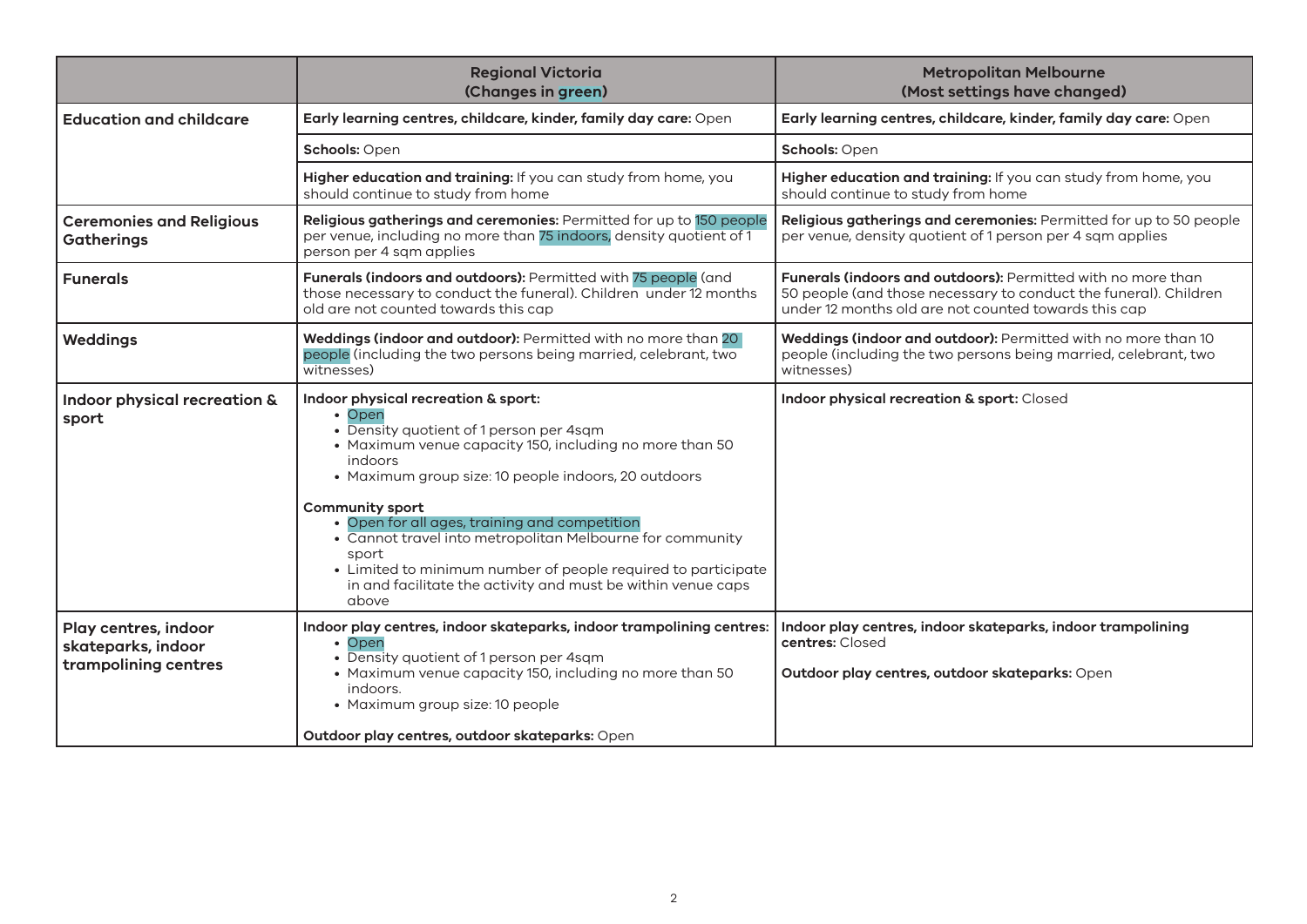|                                               | <b>Regional Victoria</b><br>(Changes in green)                                                                                                                                                                                                                                                                                                                                                                                                                             | <b>Metropolitan Melbourne</b><br>(Most settings have changed)                                                                                                                                                                                                                                                                                                                                                                  |
|-----------------------------------------------|----------------------------------------------------------------------------------------------------------------------------------------------------------------------------------------------------------------------------------------------------------------------------------------------------------------------------------------------------------------------------------------------------------------------------------------------------------------------------|--------------------------------------------------------------------------------------------------------------------------------------------------------------------------------------------------------------------------------------------------------------------------------------------------------------------------------------------------------------------------------------------------------------------------------|
| <b>Outdoor physical recreation</b><br>& sport | Outdoor physical recreation & sport:<br>• Open<br>• Density quotient of 1 person per 4sqm<br>• Maximum venue capacity 150 people, including no more than<br>50 indoors<br>• No venue limit if 100m distance can be maintained between<br>groups (e.g. golf)<br>• Maximum group size: 20 people<br>Community sport: Open for all ages, training and competition, but<br>cannot travel intro metropolitan Melbourne (unless for work) and<br>must be within venue caps above | Outdoor physical recreation & sport:<br>• Open<br>• Density quotient of 1 person per 4sqm<br>• A maximum venue capacity: 100 people<br>• No venue limit if 100m distance can be maintained between<br>groups (e.g. golf)<br>• Maximum group size: 10<br><b>Community sport:</b> Training only, no competition permitted and<br>25km limit applies. Limited to the number required to participate in<br>and facilitate activity |
| <b>Community facilities</b>                   | <b>Community facilities:</b><br>• Open<br>• Density quotient of 1 person per 4sqm<br>• Maximum venue capacity 150 people, including no more than<br>75 people indoors<br>• Maximum group size: 10 people                                                                                                                                                                                                                                                                   | <b>Community facilities:</b><br>• Open<br>• Density quotient of 1 person per 4sqm applies<br>• Maximum venue capacity 50 people<br>• Maximum group size: 10 people                                                                                                                                                                                                                                                             |
| <b>Creative Studios</b>                       | Creative studios: Open. A maximum patron cap of 150 people per<br>venue, including no more than 75 people indoors. Group sizes to<br>a maximum of 10 people. Density quotient of 1 person per 4sqm<br>applies                                                                                                                                                                                                                                                              | Creative studios: Open. A maximum patron cap of 50 people per<br>venue. Group sizes to a maximum of 10 people. Density quotient of 1<br>person per 4sqm applies                                                                                                                                                                                                                                                                |
| <b>Entertainment and Leisure</b>              | Indoor fixed seated entertainment: Open up to 50% of seated<br>capacity up to a maximum of 75 people per venue. Group limit of 10<br>people. Density quotient of 1 person per 4 sqm applies in non-seated<br>areas<br>Outdoor fixed seated entertainment: Open up to 50% of seated<br>capacity up to a maximum of 150 people per venue. Density<br>quotient of 1 person per 4sqm applies                                                                                   | Indoor fixed seated entertainment: Open up to 25% of seated<br>capacity up to a maximum of 50 people per venue. Group limit of 10<br>people. Density quotient of 1 person per 4sqm applies<br>Outdoor fixed seated entertainment: Open up to 50% of seated<br>capacity up to a maximum of 100 people per venue. Density<br>quotient of 1 person per 4sqm applies                                                               |
|                                               | Indoor non-seated entertainment venues: Open to a maximum of<br>75 people per venue. Density quotient of 1 person per 4sqm applies                                                                                                                                                                                                                                                                                                                                         | Indoor non-seated entertainment venues: Closed                                                                                                                                                                                                                                                                                                                                                                                 |
|                                               | Non-seated outdoor venues: Density quotient of 1 person per 4sqm<br>applies. Group sizes to a maximum of 20 people                                                                                                                                                                                                                                                                                                                                                         | Non-seated outdoor venues: Density quotient of 1 person per 4sqm<br>applies. Group sizes to a maximum of 10 people                                                                                                                                                                                                                                                                                                             |
|                                               | Arcades, escape rooms, bingo centres: Open to a maximum of 50<br>people per venue. Density quotient of 1 person per 4sqm applies                                                                                                                                                                                                                                                                                                                                           | Arcades, escape rooms, bingo centres: Closed                                                                                                                                                                                                                                                                                                                                                                                   |
|                                               | Drive-in cinemas: A maximum patron cap of 150 people per venue<br>(stay in vehicles), including no more than 75 people indoors in<br>shared spaces. Density quotient of 1 person per 4sqm applies                                                                                                                                                                                                                                                                          | Drive-in cinemas: Open to a maximum of 100 people per venue<br>(stay in vehicles). Density quotient of 1 person per 4sqm applies                                                                                                                                                                                                                                                                                               |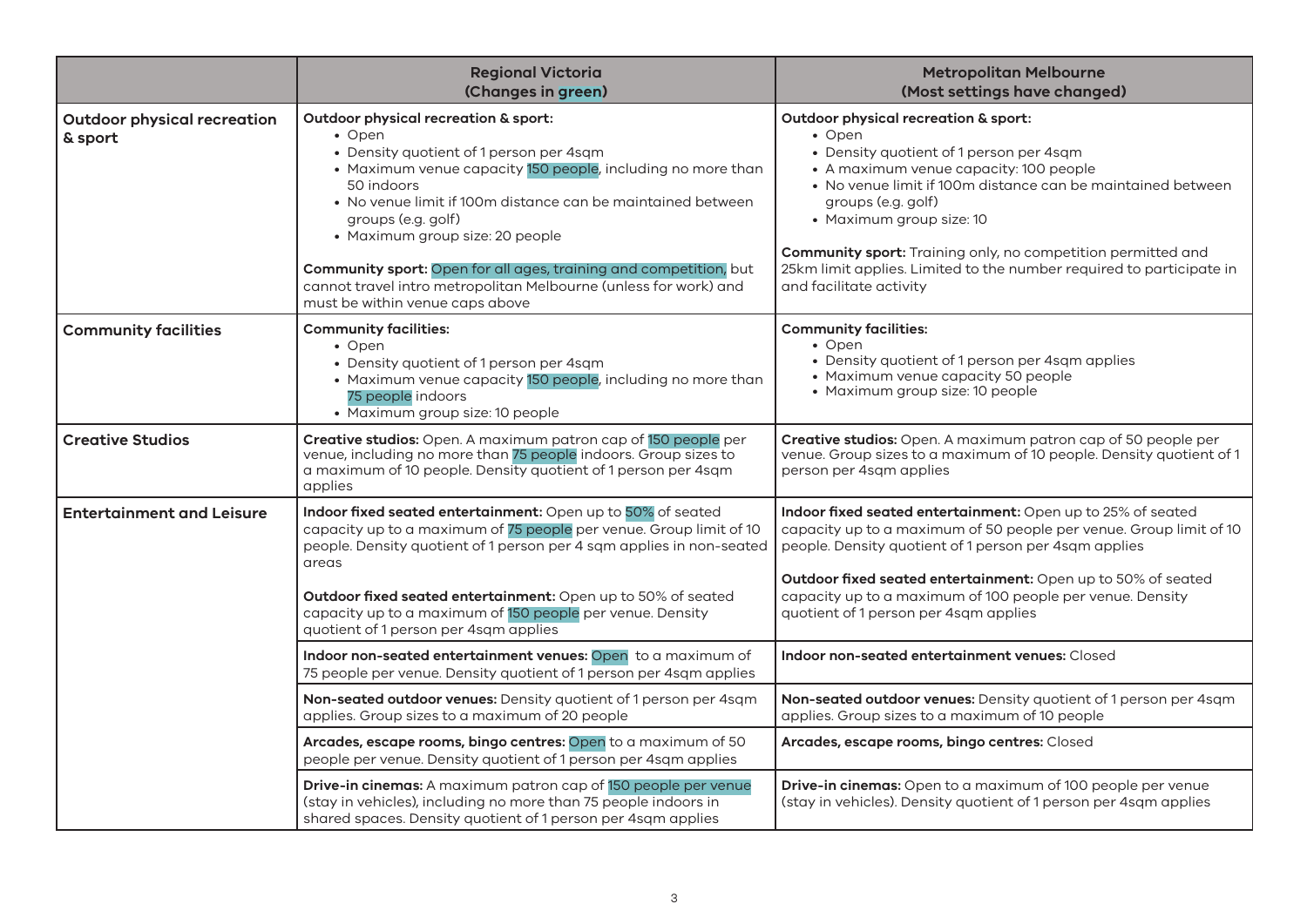|                                           | <b>Regional Victoria</b><br>(Changes in green)                                                                                                                                                                                          | <b>Metropolitan Melbourne</b><br>(Most settings have changed)                                                                                                                                                                                                          |
|-------------------------------------------|-----------------------------------------------------------------------------------------------------------------------------------------------------------------------------------------------------------------------------------------|------------------------------------------------------------------------------------------------------------------------------------------------------------------------------------------------------------------------------------------------------------------------|
| <b>Entertainment and Leisure</b><br>cont. | Amusement parks: Open to a maximum of 100 people per venue,<br>including up to 50 people indoors. Density quotient of 1 person per<br>4sqm applies                                                                                      | Amusement parks: Closed                                                                                                                                                                                                                                                |
|                                           | <b>Casinos: None</b>                                                                                                                                                                                                                    | <b>Casinos: Closed</b>                                                                                                                                                                                                                                                 |
|                                           | Retail betting venues: Open to a maximum of 150 people, no more<br>than 75 indoors. Density quotient of 1 person per 4sqm applies                                                                                                       | Retail betting venues: Open to a maximum of 50 people Density<br>quotient of 1 person per 4sqm applies                                                                                                                                                                 |
|                                           | Electronic gaming: Open to a maximum of 50 people per venue<br>within the overall hospitality cap. Density quotient of 1 person per<br>4sqm applies. Additional controls apply to spacing of gaming<br>machines                         | Electronic gaming: Closed                                                                                                                                                                                                                                              |
|                                           | Sex on premises, brothels and sexually explicit venues: Open to a<br>maximum of 100 people per venue, no more than 50 people indoors.<br>Density quotient of 1 person per 4sqm applies                                                  | Sex on premises, brothels and sexually explicit venues: Closed                                                                                                                                                                                                         |
| <b>General retail</b>                     | All retail: Open. Density quotient of 1 person per 4sqm applies                                                                                                                                                                         | All retail: Open. Density quotient of 1 person per 4sqm applies                                                                                                                                                                                                        |
|                                           | Auction houses: A maximum patron cap of 150 people per venue,<br>including up to 75 indoors                                                                                                                                             | Auction houses: A maximum patron cap of 50 people per venue.<br>Density quotient of 1 person per 4sqm applies                                                                                                                                                          |
| Hairdressing, beauty,<br>personal care    | Hairdressing, beauty, personal care: Open. Can remove mask for<br>services. Density quotient of 1 person per 4sqm applies                                                                                                               | Hairdressing, beauty, personal care: Open for services where you<br>can keep a mask on. Density quotient of 1 person per 4sqm applies.                                                                                                                                 |
| <b>Hospitality</b>                        | Food and drink facilities, food courts: Open for seated service only<br>with a maximum patron cap of 150 people per venue, no more than<br>75 indoors. Group sizes to a maximum of 10. Density quotient of 1<br>person per 4sqm applies | Food and drink facilities, food courts: Open for seated service only<br>with a maximum patron cap of 100 people per venue, 50 people<br>indoors. Group sizes to a maximum of 10 people. Density quotient of<br>1 person per 4sqm applies                               |
| Accommodation                             | Accommodation: Open. Bookings permitted for single households<br>plus two adults (plus their dependants)                                                                                                                                | Accommodation: Open. Bookings permitted for single households,<br>intimate partners or nominated single social bubble person - within<br>25 km only                                                                                                                    |
| <b>Real Estate Services</b>               | Inspections and auctions: Auctions permitted with a maximum<br>patron cap of 50 people outdoors. Inspections permitted to a<br>maximum of 10 people, subject to density quotient of 1 person per<br>4sqm applies                        | Inspections and auctions: Auctions permitted with a maximum<br>patron cap of 50 people outdoors. Inspections permitted to a<br>maximum of 10 people, subject to density quotient of 1 person per<br>4sqm applies                                                       |
| <b>Tours and transport</b>                | Indoor and outdoor tourism: Open with a maximum of 50 people<br>outdoors and 10 people indoors. Maximum group booking size of 20<br>people outdoors and 10 people indoors subject to density quotient<br>of 1 person per 4sqm           | <b>Indoor tourism: Closed</b><br>Outdoor tourism (tours, groups and spaces): Open. No patron cap,<br>limited by the density quotient of 1 person per 4sqm. Indoor spaces<br>limited by the patron caps on those venues (e.g. shops must follow<br>retail restrictions) |
|                                           | Tour transport: Limit of 10 people per vehicle                                                                                                                                                                                          | <b>Indoor tourism: Closed</b>                                                                                                                                                                                                                                          |